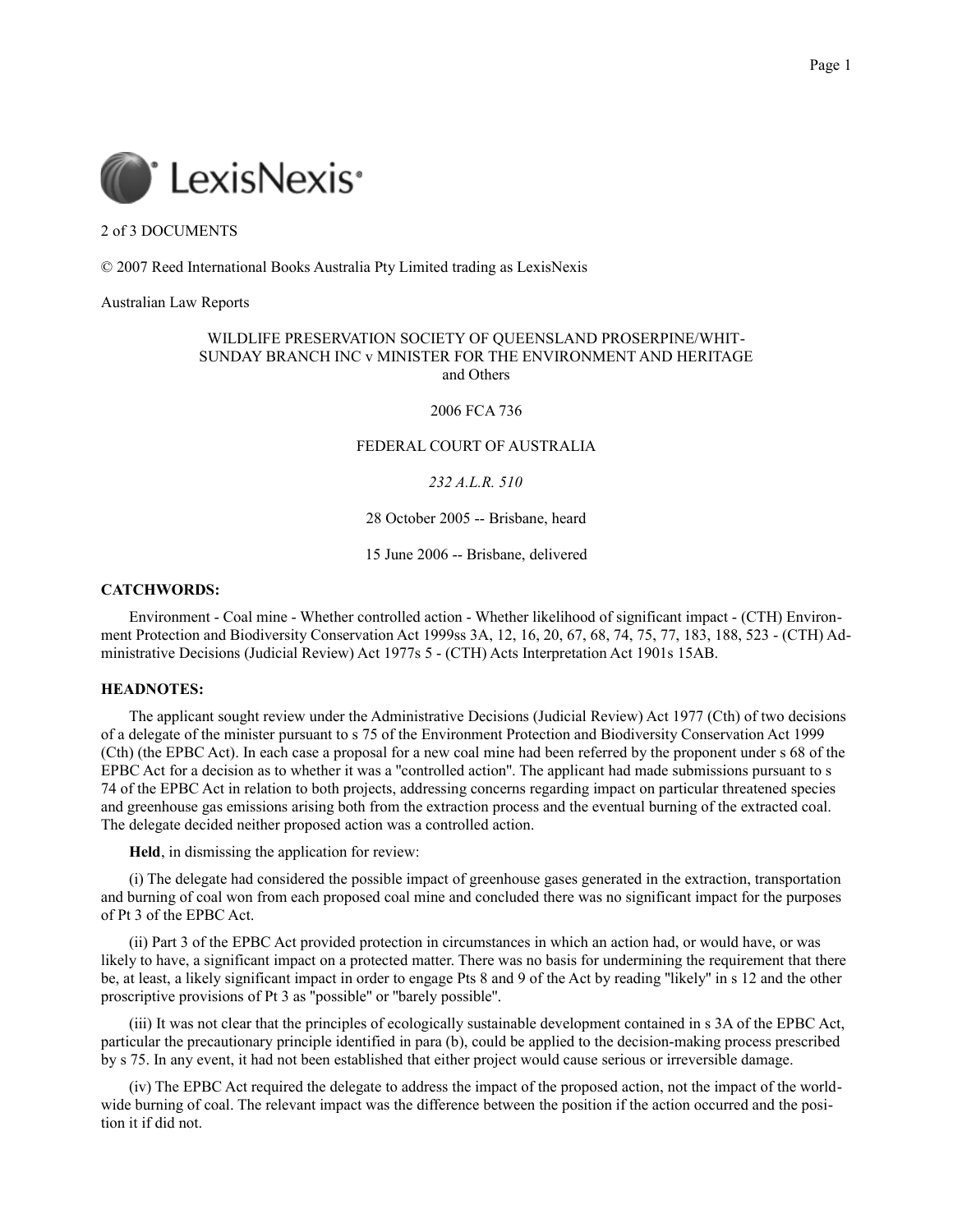(v) There was no reason to introduce notions of causation into the process prescribed by s 75.

(vi) There was no suggestion that the mining, transportation or burning of coal from either proposed mine would directly affect any protected matter, nor was there any attempt to identify the extent (if any) to which the emissions from such mining, transportation and burning might aggravate the greenhouse gas problem.

*Minister for Environment and Heritage v Queensland Conservation Council Inc* (2004) 139 FCR 24[2004] FCAFC 190, distinguished

### **COUNSEL:**

S Keim SC and C McGrath instructed by the Environmental Defenders Office for the applicant.

M Hinson SC and M Swan instructed by the Australian Government Solicitor for the first respondent.

D Jackson QC and D Rangiah instructed by Allens Arthur Robinson for the second respondent.

D Gove QC and D Clothier instructed by Clayton Utz for the third respondent.

### **JUDGES:** Dowsett J

## **JUDGMENTS:** Dowsett J.

### **Statutory background**

**[1]** The Environment Protection and Biodiversity Conservation Act 1999 (Cth) (the EPBC Act) seeks to protect the Australian environment and Australian heritage. The primary mechanism for achieving this result is the prohibition of actions which have, or are likely to have, adverse consequences for identified aspects of such environment or heritage. Those aspects are hereinafter referred to as ''protected matters''. The principal operative provisions are found in Pt 3 and, in particular, Div 1.

**[2]** Division 1 is divided into subdivs A to I. Subdivision A deals with World Heritage properties. Section 12 prohibits actions which have, will have, or are likely to have, a significant impact on the World Heritage values of a declared World Heritage property. However, if the minister has, pursuant to Pt 9 of the EPBC Act, approved the relevant action, the prohibition will not apply. The EPBC Act provides a mechanism for determining, in advance, whether a proposed action will be ''controlled'' by any provision of Pt 3. If the minister has decided, pursuant to Pt 7, that a proposed action is not so controlled, then such action is not prohibited. Similar provisions in other subdivisions deal with National Heritage places, wetlands, threatened species and communities, listed migratory species and other matters.

**[3]** Section 67 (in Pt 7) provides:

## 67 *What is a controlled action?*

An action that a person proposes to take is a *controlled action* if the taking of the action by the person without approval under Part 9 for the purposes of a provision of Part 3 would be prohibited by the provision. The provision is a *controlling provision* for the action.

**[4]** Pursuant to s 523, and subject to certain exceptions, the word ''action'' includes:

- (a) a project; and
- (b) a development; and
- (c) an undertaking; and
- (d) an activity or series of activities; and
- (e) an alteration of any of the things mentioned in paragraph (a), (b) , (c) or (d).

**[5]** Section 68 provides that a person (the ''proponent'') proposing to take an action which he or she thinks may be, or is, a controlled action must refer the proposal to the minister for a decision as to whether or not it is a controlled ac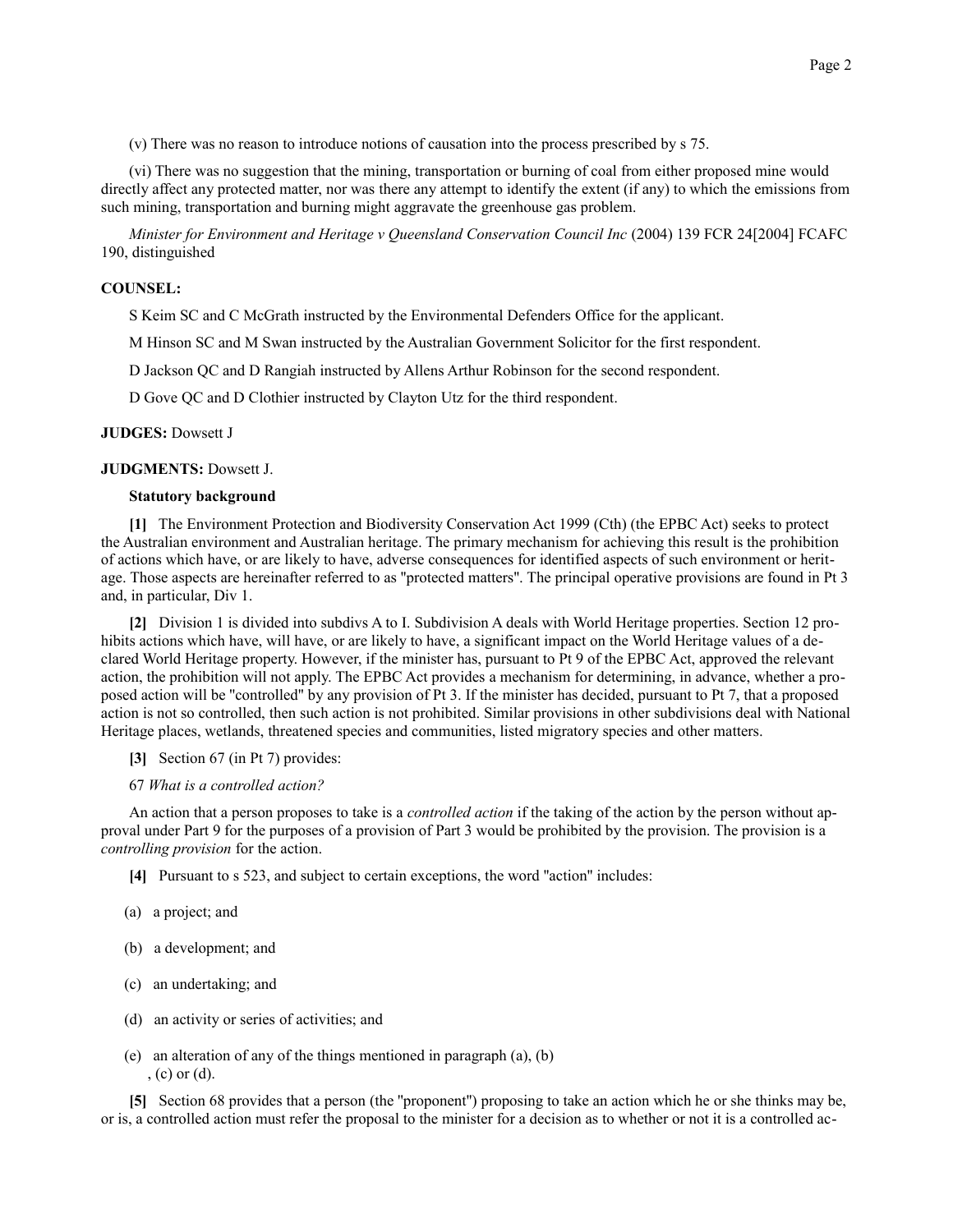tion. If the proponent believes that the proposed action is not a controlled action, he or she may similarly refer the proposal to the minister for a decision. Pursuant to s 74, upon receiving such a referral the minister must give notice to various persons and invite public comment.

- **[6]** Concerning any such referral, s 75 provides:
- 75 *Does the proposed action need approval?*
- Is the action a controlled action?
- (1) The Minister must decide:
- (a) whether the action that is the subject of a proposal referred to the Minister is a controlled action; and
- (b) which provisions of Part 3 (if any) are controlling provisions for the action.

(1AA) To avoid doubt, the Minister is not permitted to make a decision under subsection (1) in relation to an action that was the subject of a referral that was not accepted under subsection 74A(1).

Minister must consider public comment

(1A) In making a decision under subsection (1) about the action, the Minister must consider the comments (if any) received:

- (a) in response to the invitation (if any) under subsection 74(3) for anyone to give the Minister comments on whether the action is a controlled action; and
- (b) within the period specified in the invitation.

Considerations and decision

(2) If, when the Minister makes a decision under subsection (1), it is relevant for the Minister to consider the impacts of an action:

- (a) the Minister must consider all adverse impacts (if any) the action:
	- (i) has or will have; or
	- (ii) is likely to have;
- (ii) on the matter protected by each provision of Part 3; and
- (b) must not consider any beneficial impact the action:
	- (i) has or will have; or
	- (ii) is likely to have;
- (ii) on the matter protected by provision of Part 3.
- **[7]** Section 77 relevantly provides:
- 77 *Notice and reasons for decision*

Giving notice

(1) Within 10 business days after deciding whether an action that is the subject of a proposal referred to the Minis-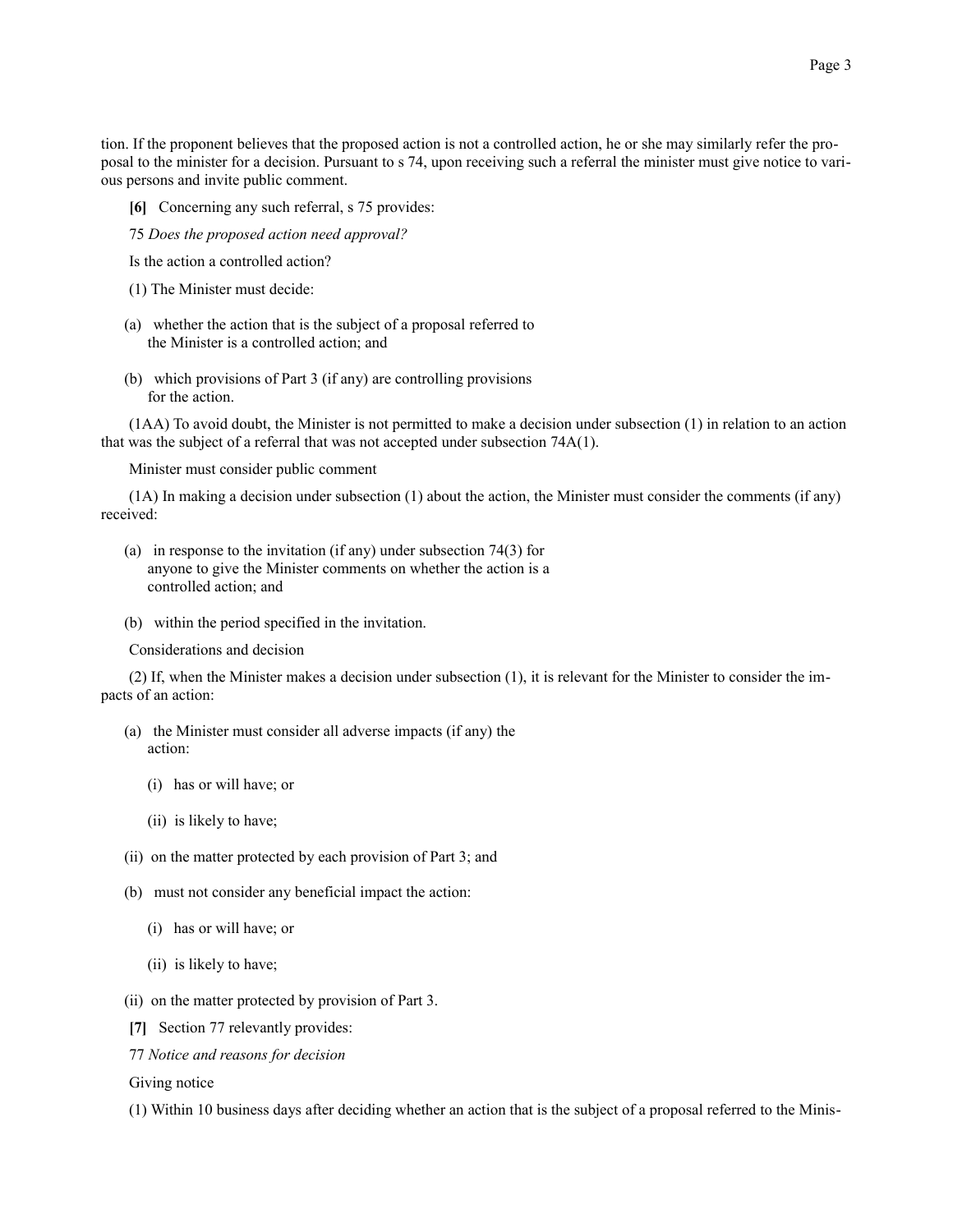ter is a controlled action or not, the Minister must:

- (a) give written notice of the decision to:
	- (i) the person proposing to take the action; and
- (b) publish notice of the decision in accordance with the regulations.
- ... [There is no subs (3)]
- (4) The Minister must give reasons for the decision to a person who:
- (a) has been given the notice; and
- (b) within 28 days of being given the notice, has requested the Minister to provide reasons.

The Minister must do so as soon as practicable, and in any case within 28 days of receiving the request.

### **The application**

**[8]** This application is brought pursuant to the Administrative Decisions (Judicial Review) Act 1977 (Cth) (the ADJR Act). The applicant seeks review of two decisions by the minister's delegate pursuant to s 75 of the EPBC Act. In each case the delegate decided that the referred proposal was not a controlled action. The first referral (received by the minister on 7 April 2005) concerned a proposal by the second respondent (Bowen Coal) to develop a new coal mine near Moranbah (the Isaac Plains project). The second referral (received by the minister on 13 April 2005) concerned a proposal by the third respondent (QCoal) to develop a new coal mine near Collinsville (the Sonoma project). I will outline each proposal and the reasons for the delegate's decision in each case.

## **Isaac Plains project**

**[9]** In referring the proposal to the minister, Bowen Coal indicated that it did not consider the proposal to be a controlled action because:

The site does not support any of the MNES [matters of national environmental significance] listed in the EPBC Act, with exception of listed threatened/migratory fauna species that may occasionally make use of the site. Given the limited extent and poor condition of remnant habitats within the study area, it is not anticipated that the study area represents critical habitat for any rare, threatened or migratory species. Furthermore, the project requires disturbance of ''not of concern'' remnant vegetation only. Considering the mitigation measures that will be employed, it is not anticipated that the project will lead to significant impacts on rare, threatened or migratory species, communities or populations listed under the EPBC Act.

**[10]** Pursuant to s 74(3), the minister published the referral on the Internet and invited comment. The applicant responded, raising concerns about certain mammals, birds and tortoises, threatened ecological communities, wetlands, land clearance and water quality. In most cases, it asserted that more investigation was necessary in order to ensure that the proposed development would have no unacceptable impact. Two other areas of concern were addressed. The first concerned World Heritage Areas, specifically the Great Barrier Reef World Heritage Area and the Wet Tropics Heritage Area. The applicant urged consideration of the fact that over the proposed 9-year life of the mine, 18 million t of coal would be won and exported. The applicant asserted that the ultimate purpose was to burn such coal in power generation and that:

The production of greenhouse gases is almost certain to occur as a result of the action and can reasonably be imputed as within the contemplation of the proponent of the action.

**[11]** The applicant continued:

The burning of 18 million tonnes of coal will have an impact on global warming, how much of an impact the production of this amount of greenhouse gases will have on global warming and, consequently, on matters of national environmental significance is more difficult to determine but must, at the very least, be considered when assessing the likely impacts of the action.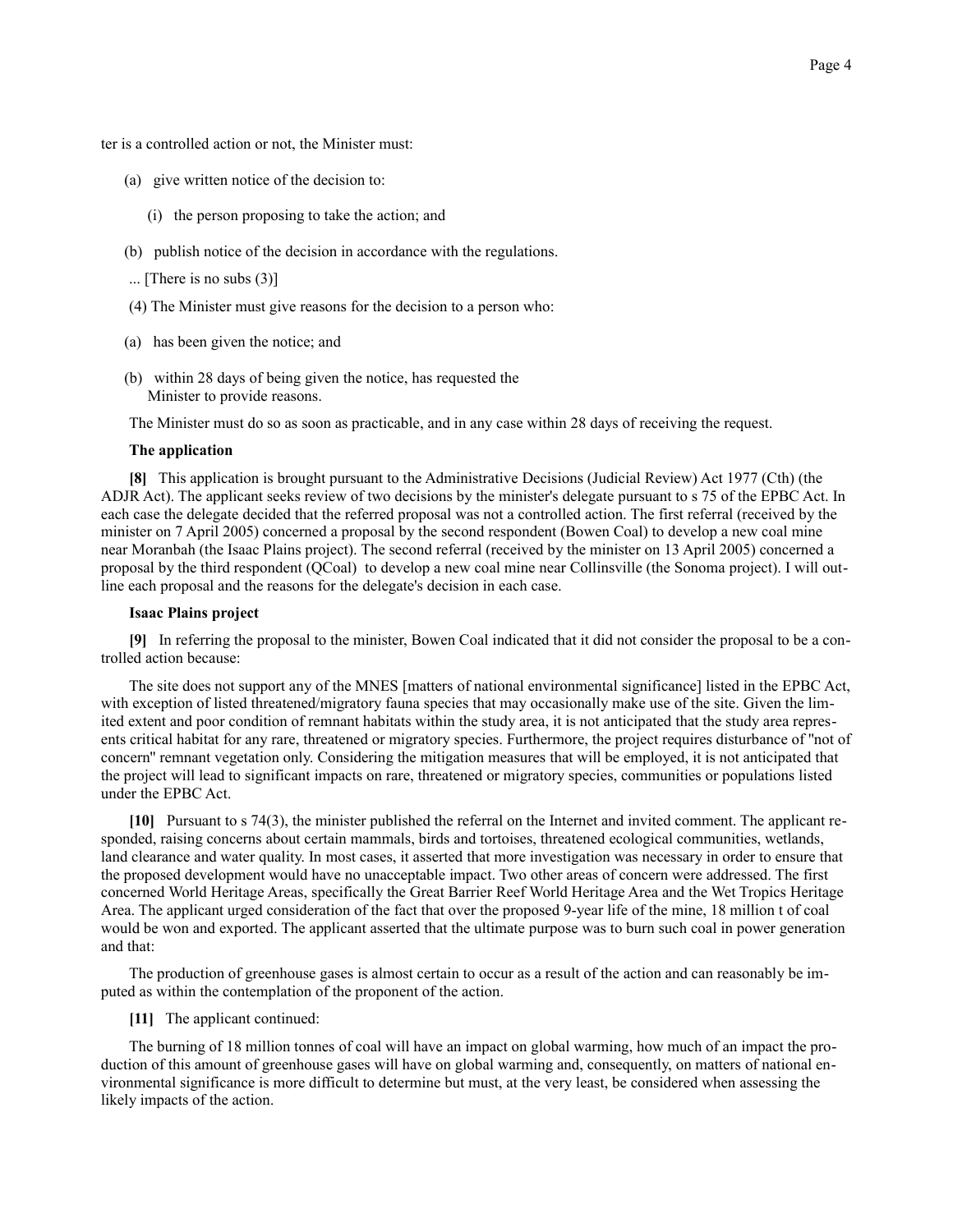Consideration of the impacts of the action under section 75 of the EPBC Act must consider the potential impacts of greenhouse gas emissions from the burning of the coal on global warming and the consequential impacts on matters of national environmental significance.

We contend that when the ultimate greenhouse gas emissions are considered the proposed action is likely to have a significant impact on matters of national environmental significance, including the World Heritage Areas.

**[12]** In a separate section headed ''Greenhouse Gas Emissions'' the applicant asserted that Australia was vulnerable to the impact of climate change and continued:

Potentially significant impacts include those of our agricultural productivity, coastal communities, threats to human health, and the imposition of further survival pressures on a range of native plants and animals.

**[13]** The applicant asserted that as a signatory to the Convention on Biological Diversity, Australia must adhere to Art 3 of the Convention which apparently provides:

States have, in accordance with the Charter of the United Nations and the principles of international law, the sovereign right to exploit their own resources pursuant to their own environmental policies, and the responsibility to ensure that activities within their jurisdiction or control do not cause damage to the environment of other States or of areas beyond the limits of national jurisdiction.

**[14]** It was asserted that Australia also had obligations under the World Heritage Convention. The applicant asserted that consideration had to be given to greenhouse gas emissions from both the extraction process and the eventual burning of the extracted coal and that:

This development must be declared a ''controlled action'' for the following reasons:

- 1. It will have impact on World Heritage property;
- 2. It will impact on listed Threatened Species;
- 3. It will impact on listed Threatened Ecological Communities;
- 4. It will have impacts on Migratory Species;
- 5. It will have impacts on Wetlands of International Significance; and
- 6. Australia has international obligations to uphold.

**[15]** An officer of the department considered the proposal and the applicant's submission. He prepared a minute in which he advised the delegate to determine that the proposal was not a controlled action. Of the applicant's submission the officer observed:

Comments submitted by the Proserpine/Whitsunday branch of the Wildlife Preservation Society of Queensland raise concerns regarding the loss of habitat for threatened and migratory species, impacts upon the Shoalwater and Corio Bays Ramsar Wetlands, and consequential impacts from global warming.

The mine site is located in the catchment of the Isaac River which flows south into the Fitzroy River and hence into the sea at Rockhampton (a distance of about 300 kms). The proposed action incorporates measures to minimise impacts on the quality of water being discharged into the Isaac River. The Shoalwater and Corio Bays Ramsar site lies about 50 to 100 km north of the mouth of the Fitzroy River. The ecological character of the Ramsar site will not be affected given the minimal nature of discharges and distances/dilution factors involved.

**[16]** The reference to the ''Ramsar site'' is to a site which has significance under a United Nations treaty made at Ramsar in Iran: see s 528. Such sites are mentioned in Subdiv B of Div 1 of Pt 3.

**[17]** Under the heading ''Issues'', the officer concluded that ''significant impacts on matters protected under the EPBC Act are not likely''. He then dealt specifically with threatened species including, in particular, vegetation and animal habitats, the Squatter Pigeon, reptiles, including the Fitzroy tortoise, various plants and migratory species. In each case he concluded that significant impacts were not likely. Finally, the officer considered ''Secondary or consequent im-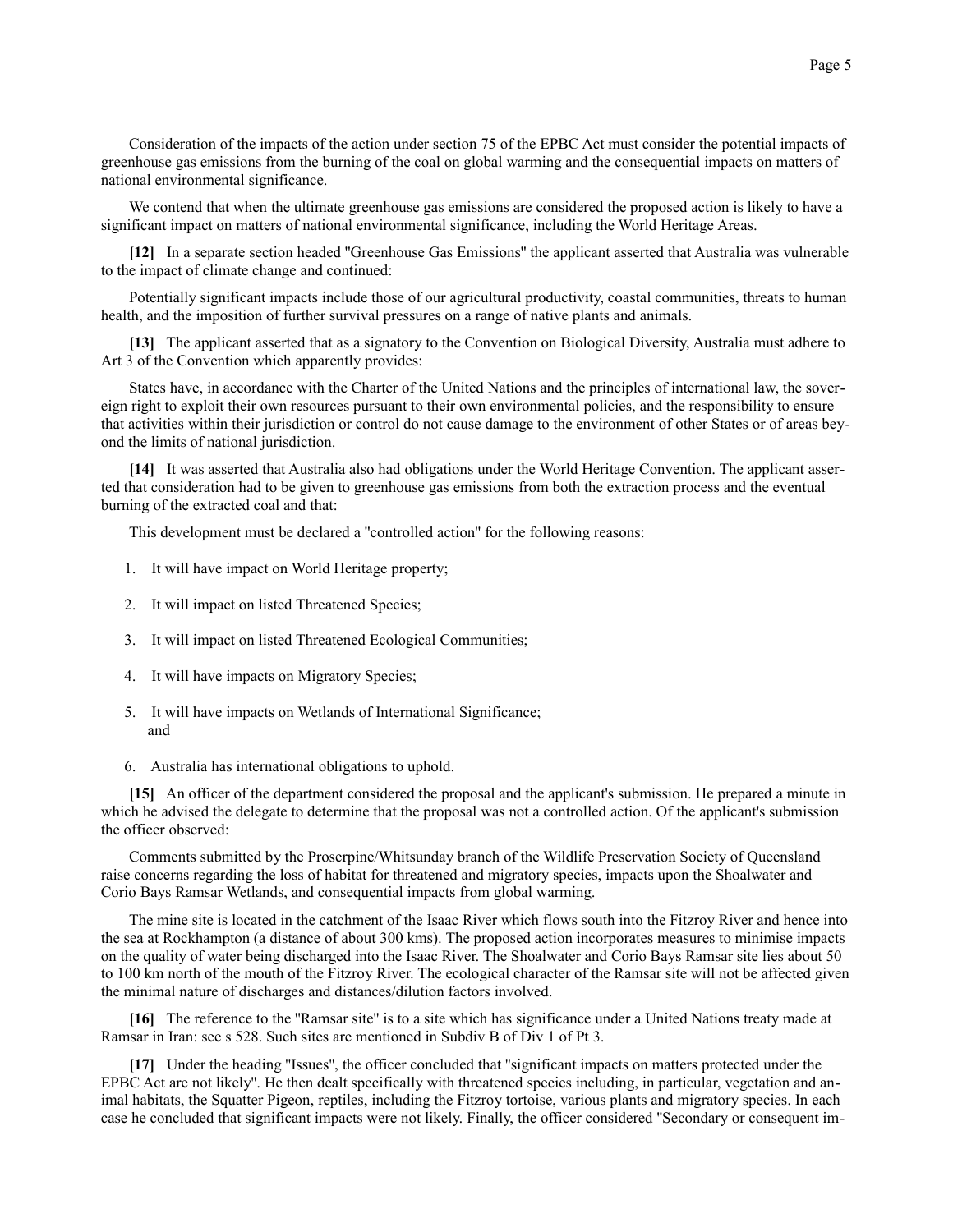The comments from the Wildlife Preservation Society of Queensland suggest that the impacts of climate change, as a consequence of the burning of coal produced from the mine, on the world heritage values of the Great Barrier Reef World Heritage Area should be considered. The nature of induced climate change from the referred coal mining operation, and impacts on world heritage values, are speculative.

**[18]** He then recommended that the delegate decide that the proposed action was not a controlled action. The delegate, Mr Flanigan, accepted that recommendation, writing on the minute the following words:

I regard the likelihood of significant impacts on NES arising from the marginal addition of greenhouse gases to be extremely small, in addition to speculative.

**[19]** The applicant was presumably advised of the decision and requested reasons pursuant to s 13 of the ADJR Act. At para 7 of the reasons, Mr Flanigan referred to the applicant's submission, observing that:

One public submission was received from the Proserpine/Whitsunday Branch of the Wildlife Preservation Society of Queensland. This submission raised concerns regarding loss of habitat for threatened and migratory species and impacts upon the Shoalwater and Corio Bays' Ramsar site, and considered that the proposal should be a controlled action.

**[20]** At para 10 he said:

The evidence or other material upon which my findings were based are listed below:

- . a brief from the Department dated 4 May 2005, including the following:
- . a copy of the referral for the proposed action and associated figures and maps;
- . a copy of a paper entitled Environmental Management Overview Strategy by Matrix Consulting, March 2005;
- . a copy of a paper entitled Isaac Plains Project, Flora and Fauna Assessment by Ecotone Environmental Services Pty Ltd, February 2005;
- . a copy of the public comment submitted on the referral; and
- . advice from the Department relating to the potential impacts of the proposed action on matters protected under the EPBC Act.

**[21]** Under the heading ''Findings on material questions of fact and reasons for my decision'' Mr Flanigan said:

- 11. I found that there is no likelihood of the proposed action having a significant impact on a matter protected by any provision of Part 3 of the EPBC Act other than, potentially, sections 18 and 18A (Listed threatened species and ecological communities), and sections 20 and 20A (List of migratory species).
- 12. I formed the view that significant impacts on the heritage values of the Great Barrier Reef World Heritage Area or on the ecological character of the Shoalwater and Corio Bays Ramsar site are not likely given the nature and location of the proposed action. In this respect, I found that the mine area is within the catchment of the Isaac River, which flows south into the sea at Rockhampton (a distance of about 300 kms). I considered that the nature of any indirect impacts on world heritage values or the ecological character of a Ramsar site associated with the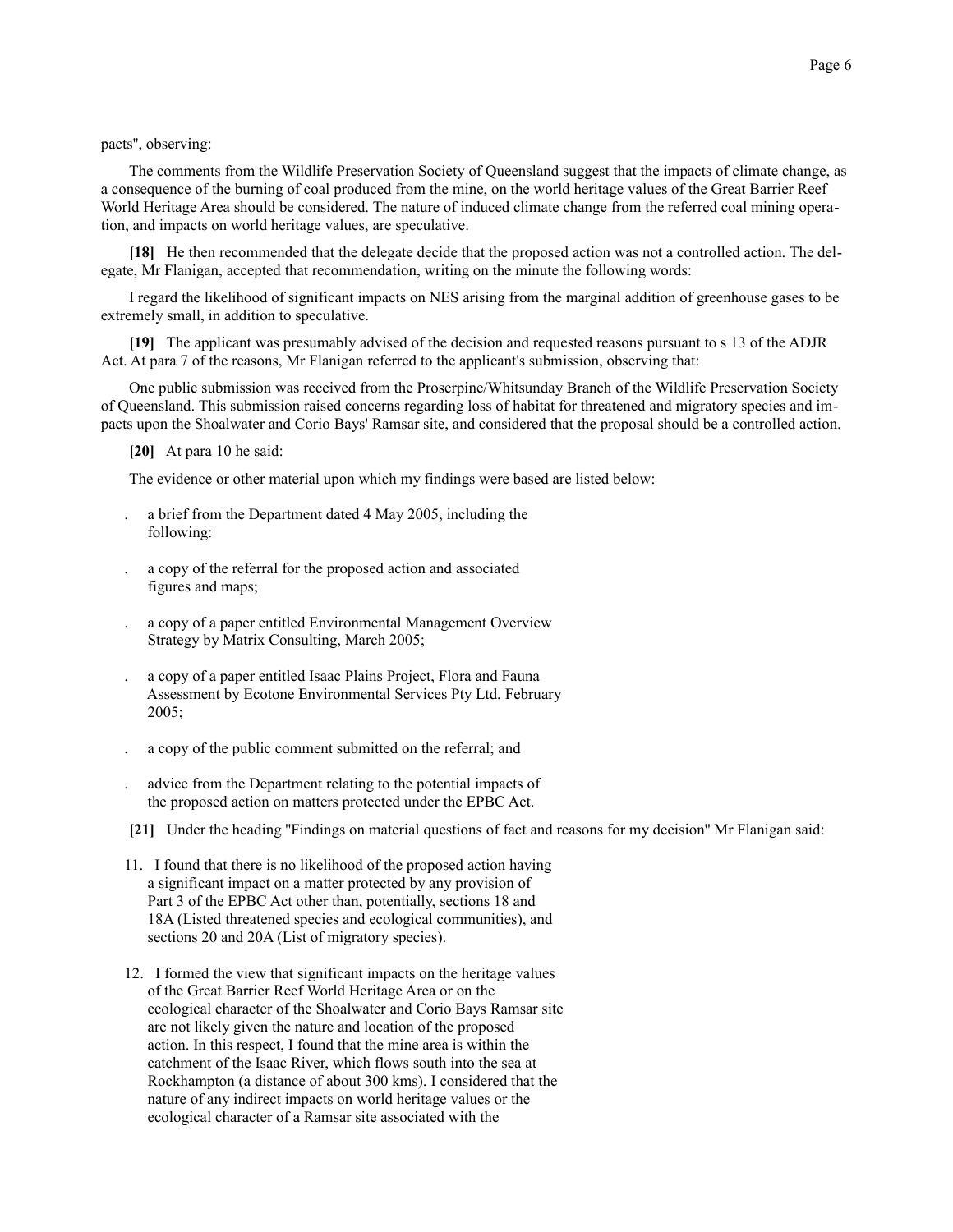referred action are speculative.

**[22]** Mr Flanigan then referred to various specific matters, not including greenhouse gas emission or climate change. The applicant submitted that the absence of any such express reference suggests that those matters were not considered. I will return to this question. I observe, however, that in para 12, Mr Flanigan clearly referred to two classes of possible impact. He first considered possible impact via the Isaac River, presumably as the result of pollution. He then considered ''indirect impacts''. In cross-examination he said that he used the term ''indirect impacts'' to include the issue of greenhouse gas emission and climate change. That he considered those matters also appears from the note which he made on the departmental minute. Such matters were referred to in the minute as "(s)econdary or consequent impacts''.

**[23]** Mr Flanigan has sworn an affidavit in these proceedings. In it he explained the process by which he considered the greenhouse gas and climate change issues. He holds an honours degree in geography. In reading for that degree he studied geomorphology, climatology and ecology. In such studies he addressed the possible effects of rising sea levels and the accumulation of greenhouse gases in the atmosphere. He has made many delegated decisions under the EPBC Act dealing with coal mining, oil and gas projects, loading facilities and power stations, including a decision or decisions concerning development in the Bowen Basin. He described himself as having ''a sound general knowledge and understanding of the issues associated with greenhouse gas emission and climate change''. There is no reason to doubt that statement. He set out in some detail his process of reasoning in this case. As he said in cross-examination, ''It takes longer to write it down and get it in writing than to think it''. I infer that Mr Flanigan meant that, on the basis of his training and experience, he has previously considered and formed general views about these matters, and that such previous consideration informed these decisions.

**[24]** In its submission concerning the proposal, the applicant had addressed these issues in a broad way, asserting little more than that the burning of 18 million t of coal would contribute, to some extent, to the production of greenhouse gases, and that this might contribute to climate change which might, in turn, produce an impact of the kind contemplated in Pt 3. Such an expression of concern should not necessarily have led to a full scientific investigation and definitive determination of the matter. The decision-maker must always consider whether further investigation is necessary having regard to his or her duty under the relevant legislation.

**[25]** Where a person has specialised training and expertise in a particular area, and has dealt with a variety of problems which commonly arise in that area, it is inevitable that he or she will bring past experience to bear upon similar problems. Of course, the decision-maker must consider all relevant aspects of the matter in hand, especially those which may differentiate it from cases which he or she has previously considered.

#### **Sonoma project**

**[26]** On 13 April 2005 QCoal referred the proposed Sonoma Project to the minister, indicating that it considered that it was not a controlled action. It asserted that such action would not impact on any World Heritage properties, National Heritage places, wetlands of international significance, Commonwealth marine areas, Commonwealth land, Commonwealth Heritage places, Commonwealth or State reserves, critical habitats or regional forest areas. QCoal also did not expect that the proposal would have significant impact on any threatened species, ecological communities or their habitats. The proposal would involve some clearing of existing vegetation, 68% of which was regrowth. Riparian vegetation and an environment buffer zone beyond the riparian vegetation were to remain undisturbed.

**[27]** Again, the applicant made submissions. It held ''concerns regarding all species listed in the Threatened Species List in the EPBC Act Protected Matters Report obtained on 15 April 2005''. However, the applicant made submissions concerning only two aspects which, it said, highlighted ''the need for further environmental assessment''. These were the squatter pigeon and a threatened ecological community. The precise nature of the ecological community is not entirely clear, but that may not matter for present purposes. Under the heading ''World Heritage Areas'' the applicant suggested that global warming was already ''impacting on matters of national environmental significance'' with specific reference to the Great Barrier Reef and the Wet Tropics World Heritage Area. It asserted that consideration had to be given to the impact on global warming of the coal to be mined in the project, most of which would be exported. Under the heading ''Greenhouse Gas Emissions'' the applicant asserted that Australia had an obligation under the Convention on Biological Diversity. There was detailed reference to ice melting in the Antarctic and elsewhere. There was also discussion of effects on wildlife, particularly birds, and water quality.

**[28]** A minute was prepared by the departmental officer who had advised in connection with the Isaac Plains project. Of the applicant's comments, the officer recorded: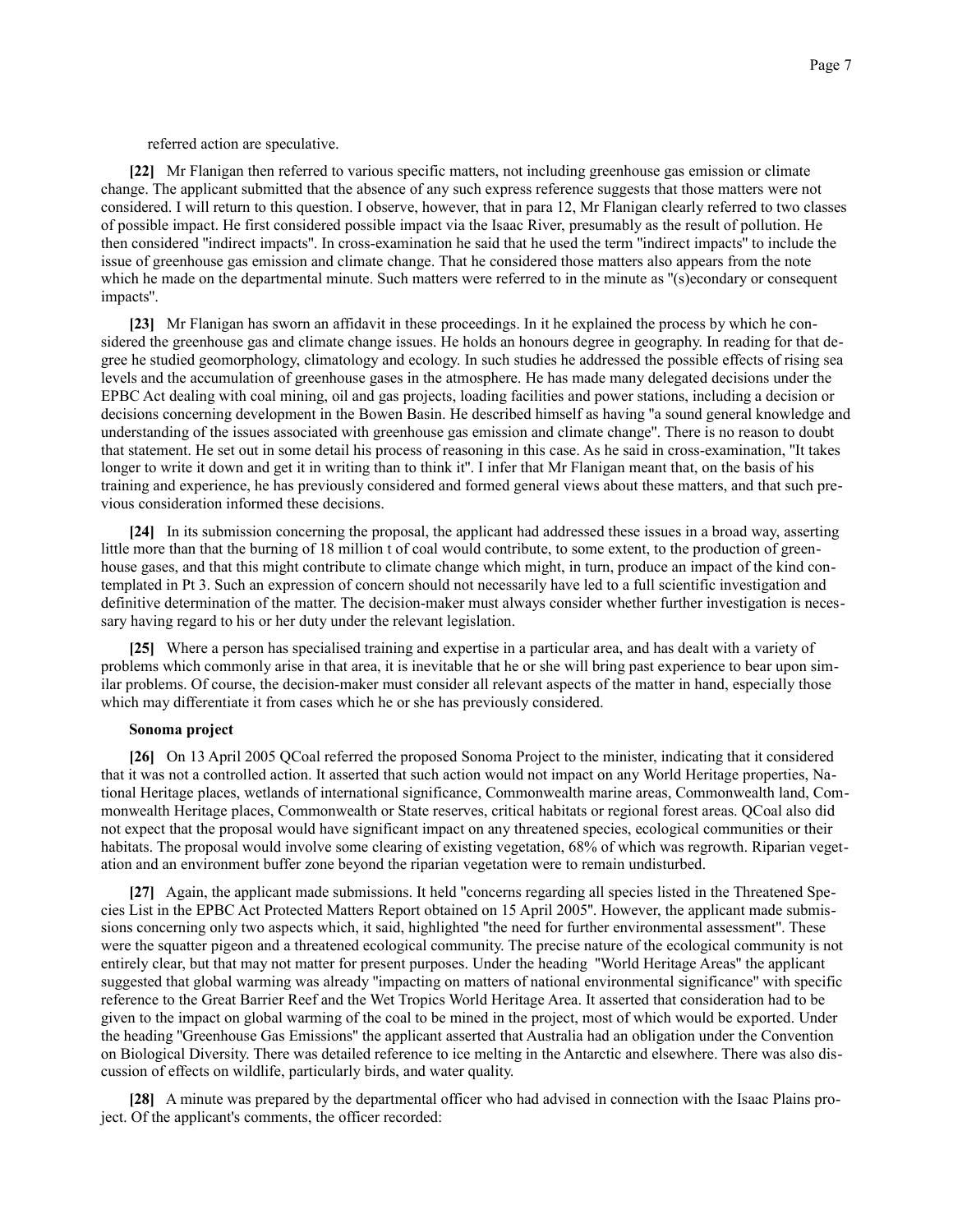Comments were received from Ian and Dympna Lee of the Proserpine/Whitsunday Branch of the Wildlife Preservation Society of Queensland, raising a number of general concerns in relation to the state of the environment in Australia. More specifically, in relation to possible impacts on matters of NES, concerns were raised regarding the Squatter pigeon (southern), black box (Eucalyptus raveretiana) and the listed endangered ecological community Brigalow (Acacia harpophylla).

**[29]** The matters of concern raised by Mr and Mrs Lee were discussed in detail. Under the heading ''Secondary or Consequent Impacts'' the officer said:

The comments from the Wildlife Preservation Society of Queensland suggest that the impact of climate change, as a consequence of the burning of coal produced from the mine, on the world heritage values of the Great Barrier Reef World Heritage Area should be considered. The nature of induced climate change from the referred coal mining operation, and impacts on world heritage values are speculative. The quantum contribution to induced climate change directly attributable to the referred action is minute and not likely to be measurable against the context of existing and reasonably foreseen contributors.

**[30]** The officer recommended that Mr Flanigan decide that the proposed action was not a controlled action. A ''Supporting Advice'' was attached to the paper. It dealt with numerous aspects of the proposal, but not with greenhouse gas emission or climate change. On 10 May 2005 Mr Flanigan decided that the proposed action was not a controlled action and subsequently, the applicant sought reasons. Those reasons were dated 21 June 2005. In para 13 Mr Flanigan dealt with the Great Barrier Reef World Heritage Area. Again, he seems to have distinguished between direct and indirect impacts. He first dealt with water quality issues (presumably a matter of direct impact) and then said:

I considered that the nature of any indirect impacts on world heritage values associated with the referred action are speculative.

**[31]** In his affidavit Mr Flanigan said that in considering this application, he had proceeded in the same way as he had in considering the Isaac Plains project.

#### **Cross-examination**

**[32]** I permitted cross-examination of Mr Flanigan, limited to three aspects, namely:

- . whether the process of reasoning set out in paras 16-29 of his affidavit took place;
- whether the statement in the first sentence of para 30 of his affidavit was true; and
- . whether Mr Flanigan's notation on the departmental minute concerning the Isaac Plains project was made by him without his having followed the reasoning process outlined in his affidavit.
- **[33]** The first sentence of para 30 of Mr Flanigan's affidavit reads as follows:

The annotation I made, to which I refer in par 28 above was based on the reasoning process outlined above.

**[34]** In para 28, Mr Flanigan said that he wrote the notation at the same time as he noted on the minute his approval of the recommendation contained in it. I am not sure whether the applicant challenges that assertion.

**[35]** In cross-examination, Mr Flanigan agreed that greenhouse gases would be emitted as a result of the mining operation itself. Apparently gases caught in the coal seam are released during mining. Other greenhouse gases would be emitted as a result of the transportation of the coal. Those emissions come from the means of transport rather than the coal. Burning of the coal will also produce greenhouse gases. Mr Flanigan said that he addressed all of those aspects. He considered that burning the coal would produce much greater greenhouse gas emission than would the mining process or transportation.

**[36]** I derived little assistance from the cross-examination of Mr Flanigan. It was primarily designed to permit Mr Flanigan to comment upon matters to be put in final submissions. That was entirely proper. I should refer to one aspect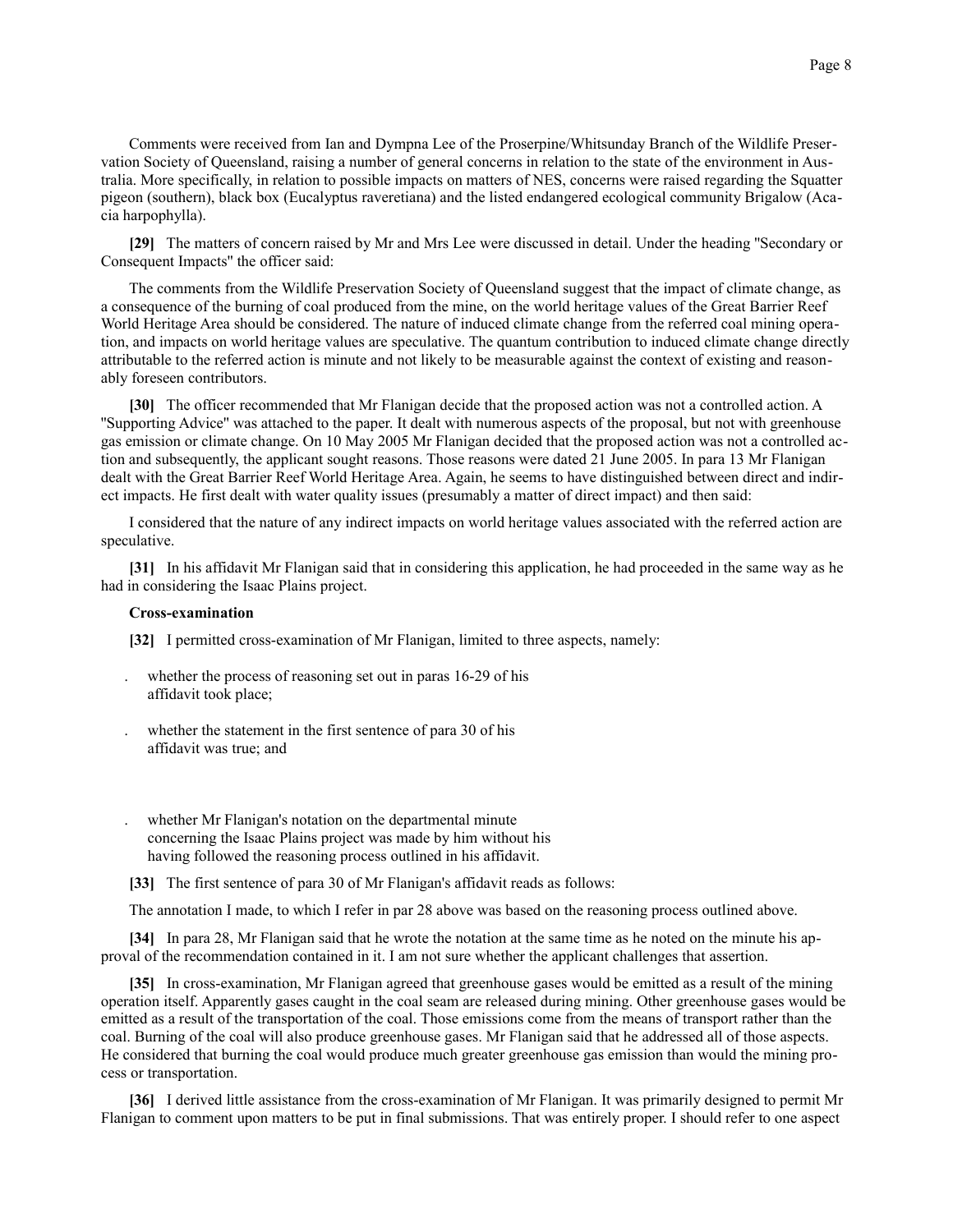of the cross-examination. At one stage counsel said:

I don't want to make this a legal quiz, but I just want to put to you some of the things that have been said in the cases and just see whether you accept that as a value which you are required to apply in the process.

**[37]** I considered that such a line of questioning was potentially argumentative and unfair to the witness. I therefore inquired as to its relevance to the three issues about which I had permitted cross-examination. Counsel said that it went to credit, and that it concerned Mr Flanigan's understanding of his obligations. I indicated that I would not allow questioning of that kind, by which I meant the process of putting to the witness observations made in judicial decisions (presumably concerning quite different proposals) to see whether he ''accepted'' them. I have explained this interlocutory ruling because my meaning may not be entirely clear from the transcript.

**[38]** I saw no reason to doubt Mr Flanigan's truthfulness or reliability as a witness. In particular, I saw no reason to doubt that his affidavit accurately reflected the basis upon which he made his decisions or that the annotation on the minute was made at the time of the decision and was based on the same reasoning process. As I have said, it is possible that some parts of his reasoning were based on expertise and past experience. That does not, in any way, undermine the validity of his decisions. Greenhouse gases and climate change are matters of great public controversy. It would be surprising if somebody in Mr Flanigan's position had not considered them and formed general views as to their significance in his work.

## **The applicant's case**

**[39]** The applicant's first ground for review was that Mr Flanigan did not take account of the ''adverse impacts the Isaac Plains Coal Project and the Sonoma Coal Project are likely to have on the matters protected by Pt 3 of the EPBC Act due to the mining, transport and use of the coal from the mines emitting a large amount of greenhouse gases contributing to global warming''. The second ground was that in making the decision Mr Flanigan erred in law in that he treated the expression '''all adverse impacts the action is likely to have on the matter protected by each provision of Pt 3', in s 75(2) of the EPBC Act, as not including the adverse impacts the [proposals] are likely to have on the matters protected by Pt 3 of the EPBC Act due to the mining, transport and use of the coal from the mines emitting a large amount of greenhouse gases contributing to global warming''.

**[40]** In its submissions the applicant had focused on the effect of greenhouse gas emission and climate change on the Great Barrier Reef World Heritage Area and Ramsar wetlands. However, in its application for review, the applicant did not identify which of the protected matters identified in Pt 3 were likely to suffer significant impact as a result of either development. Argument proceeded on the basis that s 12 was the relevant controlling provision. It relates to World Heritage properties of which the Great Barrier Reef World Heritage Area is one. Section 16 concerns Ramsar wetlands. The applicant's submissions focused on greenhouse gas emission, leading to climate change but, as in the application, it paid little or no attention to the actual effect on any identified protected matter. Part 3 focuses upon impact on such matters. The likely significance of the impact of any action will vary, depending upon which protected matter is being considered. In other words, it will usually be erroneous to speak of a ''significant impact'' for the purposes of Pt 3 as if a particular action and its consequences might affect all protected matters in the same way and to the same extent. Mr Flanigan did not adopt this potentially erroneous approach in his reasons, but he did so, to some extent, in his affidavit, presumably influenced by the form of the application for review. In argument the parties all addressed the matter on that basis. While such an approach has the potential capacity to cause error, there is no suggestion that any such error infected Mr Flanigan's decisions.

**[41]** The applicant's first ground of review (outlined above) is somewhat misleading. It purports to rely on s 5(1) (e) and (2)(b) of the ADJR Act which concern failure to take account of relevant considerations. However the applicant's complaint seems to be that Mr Flanigan failed to consider whether either project would have, or was likely to have, a significant impact upon any protected matter: in other words, that he failed to address the proper question, rather than that he failed to take account of relevant considerations in so doing. The second ground alleges that Mr Flanigan acted on a misconstruction of s 75 in that he did not consider the adverse impacts of greenhouse gas generation and climate change ''in the matters protected by Pt 3 of the EPBC Act''. The two grounds raise the same issue, namely whether Mr Flanigan addressed the question posed by s 75.

**[42]** The alleged error is said to be disclosed by the absence from Mr Flanigan's reasons of any detailed discussion of the greenhouse gas and climate change issues. The applicant, at least tacitly, submitted that I should reject Mr Flanigan's affidavit as an ex post facto rationalisation of his decisions rather than as an honest account of his reasons. However, it is clear that in each case the departmental officer raised the greenhouse gas issue for his consideration, al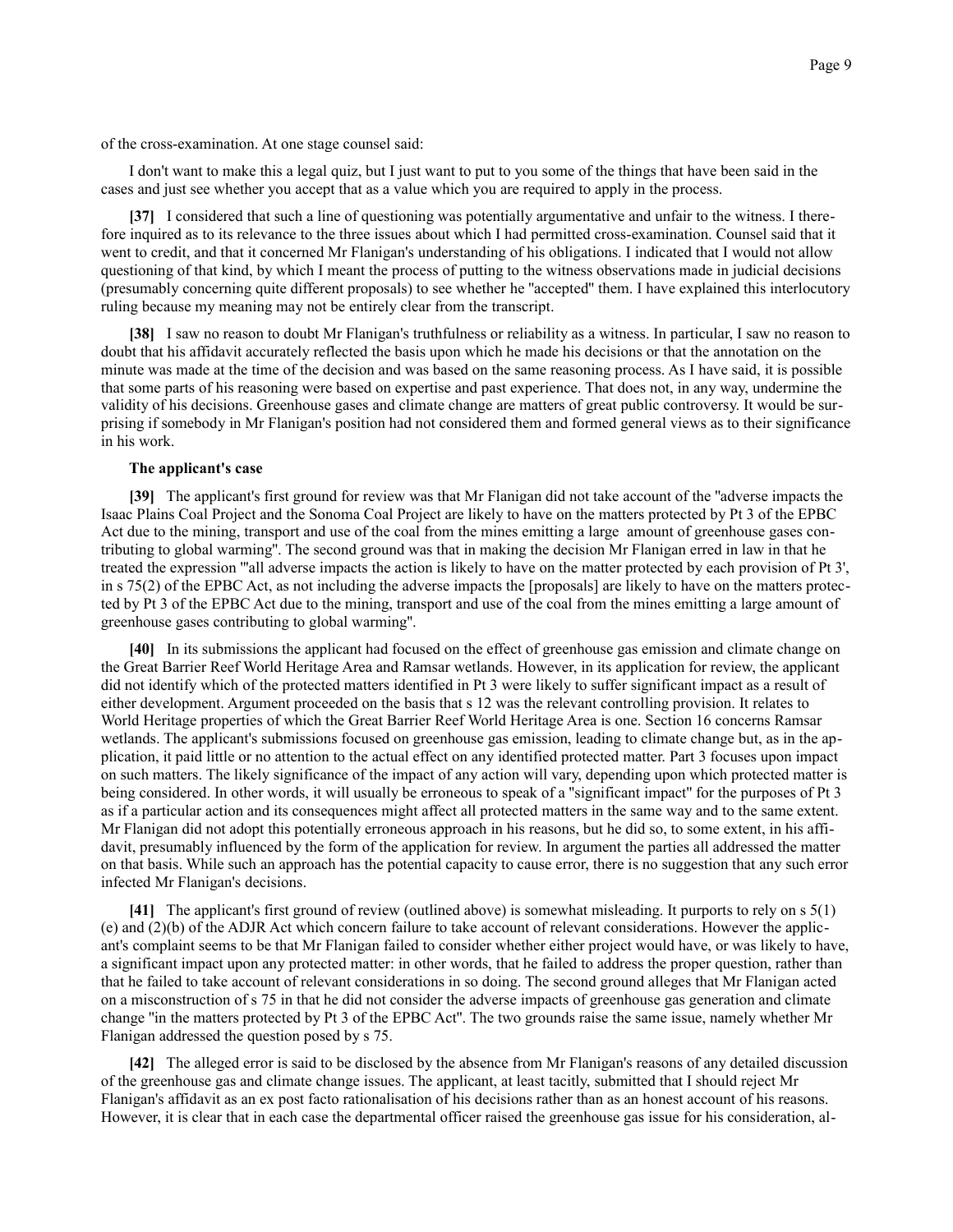though limited to the consequences of burning the coal. Mr Flanigan asserted that he also considered greenhouse gas emissions resulting from the mining and transportation processes. Given his training and experience in the area, it would be surprising if he were not aware of all of these potential sources of greenhouse gases. I accept that Mr Flanigan's reference in his reasons to the so-called ''indirect'' impacts on World Heritage values were to greenhouse gas emission from all sources and its potential for causing climate change. In other words he considered the possibility that greenhouse gas emission might cause climate change and consequential effects upon protected matters.

**[43]** Understandably, the applicant sought to advance its case by pointing to the paucity of detail concerning these matters in the reasons. It may well have been better had Mr Flanigan said rather more than he did. However, as I have previously observed, the applicant raised the matter as one of general concern. Mr Flanigan concluded that the possibility of increased concentration of greenhouse gases in the atmosphere resulting from each project was speculative and merely "theoretically possible". There was no suggestion that the mining of coal pursuant to these proposals would increase the amount of coal burnt in any particular year, or cumulatively. It was not suggested that in the absence of coal from these sources, less coal would be burnt. Mr Flanigan also considered that if there were any such increased emissions, the additional impact on protected matters would be very small and therefore not significant.

**[44]** Given my acceptance of Mr Flanigan's evidence, it follows that I accept that he considered the possible impact of greenhouse gases generated in the extraction, transportation and burning of coal won from each proposed mine and concluded that there was no significant impact for the purposes of Pt 3. The applicant must fail on each of its first two grounds.

**[45]** The other grounds of review are somewhat garbled. One suspects that they were drafted so as to utilise as many as possible of the individual grounds identified in s 5 of the ADJR Act, regardless of whether they were fairly applicable in this case. The applicant also sought to colour its argument concerning those grounds by reference to five factors said to indicate the proper approach to the task prescribed by s 75.

**[46]** First, the applicant referred to s 15AB(2)(d) of the Acts Interpretation Act 1901 (Cth). That section, in effect, provides that in construing an Act a court may have regard to ''any treaty or other international agreement that is referred to in the Act''. By s 520(3) of the EPBC Act, the Governor-General is authorised to make regulations ''for and in relation to giving effect to any of the following agreements''. Relevantly, such ''agreements'' include the World Heritage Convention, the Ramsar Convention, the Biodiversity Convention and the Framework Convention on Climate Change done at New York on 9 May 1992. The applicant relies primarily upon the last-mentioned Convention, Art 3, para 3 of which provides:

3. The Parties should take precautionary measures to anticipate, prevent or minimise the causes of climate change and mitigate its adverse effects. Where there are threats of serious or irreversible damage, lack of full scientific certainty should not be used as a reason for postponing such measures, taking into account that policies and measures to deal with climate change should be cost-effective so as to ensure global benefits at the lowest possible cost. To achieve this, such policies and measures should take into account different socio-economic contexts, be comprehensive, cover all relevant sources, sinks and reservoirs of greenhouse gases and adaptation, and comprise all economic sectors. Efforts to address climate change may be carried cooperatively by interested Parties.

**[47]** That provision, and the Convention generally, offer little assistance in the task of construing the EPBC Act. Part 3 of that Act is a mechanism adopted by the parliament for the purposes of protecting certain aspects of the Australian environment and heritage. It chose to provide such protection in circumstances in which an action has, will have, or is likely to have, a significant impact upon a protected matter. I see no basis for undermining the requirement that there be, at least, a likely significant impact in order to engage Pts 8 and 9. The thrust of the applicant's argument in this regard, as in others, seemed to be that ''likely'' in s 12 and the other proscriptive provisions of Pt 3 should be read as ''possible'' or, perhaps, as ''barely possible''. I reject that approach to the construction of those sections.

**[48]** The applicant also referred to s 183(1) of the EPBC Act which provides:

#### 183 *Listing of key threatening processes*

(1) The Minister must, by instrument published in the *Gazette*, establish a list of threatening processes that are key threatening processes.

### **[49]** Pursuant to s 188(3):

(3) A process is a *threatening process* if it threatens, or may threaten, the survival, abundance or evolutionary devel-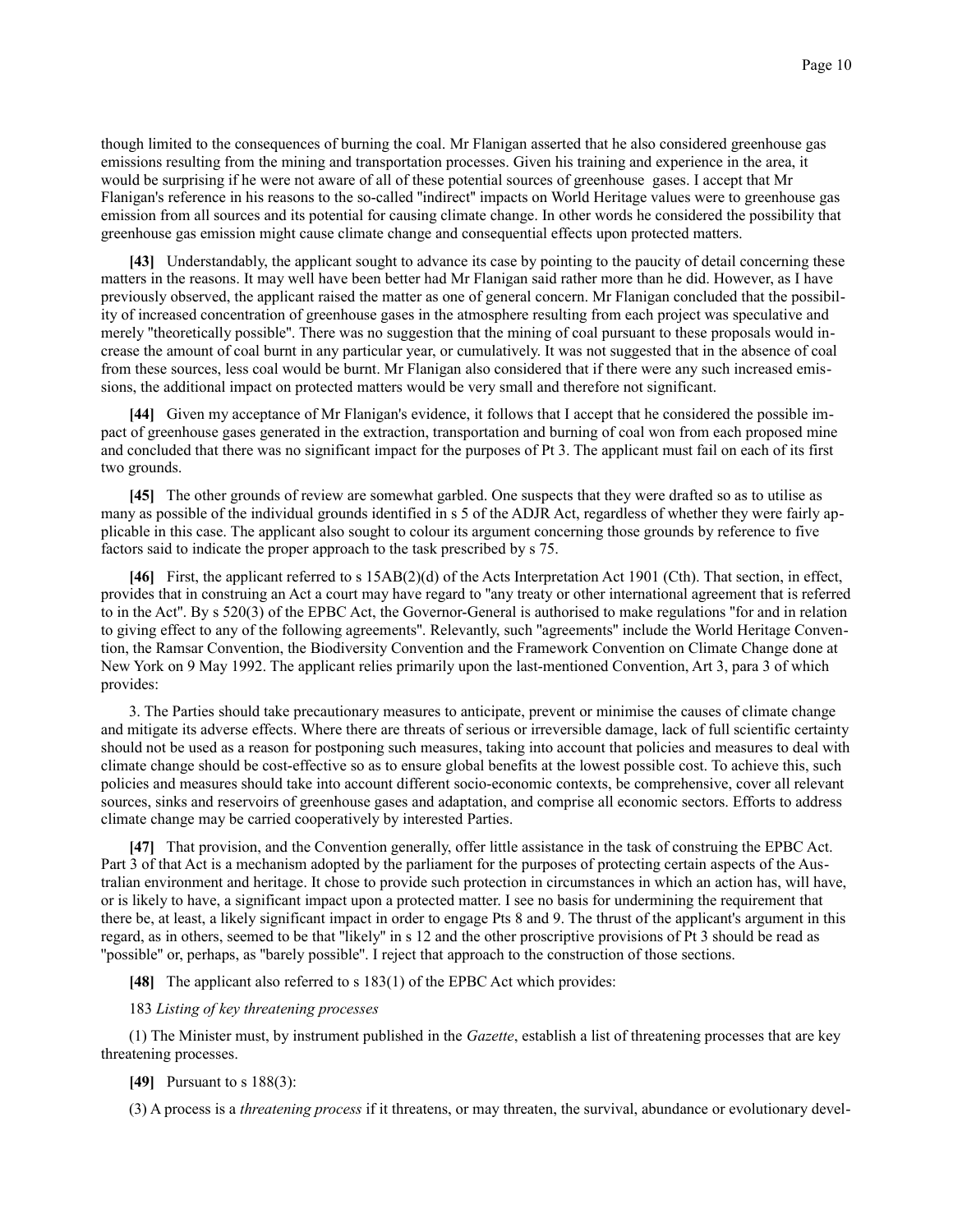opment of a native species or ecological community.

**[50]** Section 188(4) defines the criteria for identifying a ''key threatening process''.

**[51]** It seems that global warming has been nominated as a key threatening process pursuant to s 183. However that offers no justification for construing s 12 as prohibiting conduct which is not likely to have significant impact on a protected matter.

**[52]** The third factor said to be relevant to the approach taken under the Act is the existence of Pt 8. It provides various methods for assessing the impact of individual controlled actions. It was said that in deciding whether or not a particular action is a controlled action (that is, whether or not any provision of Pt 3 controls it), regard should be had to the fact that in the event that it is a controlled action, it will be subject to a further process of assessment and evaluation pursuant to Pt 8, prior to any approval being given pursuant to Pt 9. All of that may be so, but as far as I can see it does not detract from the use, in the various controlling sections in Pt 3, of the notion of ''likely'' significant impact. Clearly, an action is only to be assessed pursuant to Pt 8 if it is a controlled action. The criteria for the application of Pts 8 and 9 to a proposed action are those found in Pt 3, not the views of the decision-maker as to the merits of applying Pts 8 and 9 to that action.

**[53]** Fourth, the applicant sought to rely upon the principles of ecologically sustainable development contained in s 3A of the EPBC Act, particularly that identified in para (b) which provides that it is a principle of ecologically sustainable development that:

 (b) if there are threats of serious or irreversible environmental damage, lack of full scientific certainty should not be used as a reason for postponing measures to prevent environmental degradation.

**[54]** It is not clear that this "principle" can be applied to the decision-making process prescribed by s 75. In any event it has not been established that either project will cause serious or irreversible environmental damage. Mr Flanigan has decided that there is no likely significant impact.

**[55]** Finally, the applicant sought to make much of the fact that the threats posed by the emission of greenhouse gases are cumulative. It was argued that it was inappropriate to seek to identify the actual effect attributable to the action in question, as opposed to the general threat posed by greenhouse gas emission and climate change. However the EPBC Act required Mr Flanigan to address the impact of the proposed action, not the impact of the worldwide burning of coal. Second it was said that the impact of each action ought not be assessed having regard to the whole history of greenhouse gas emissions, but rather in comparison only to other contemporary emissions. Thus small coal mines might be preferred to larger mines. I see no merit in this argument. The relevant impact must be the difference between the position if the action occurs and the position if it does not.

**[56]** Having discussed these general matters, I turn to the remaining grounds for review. Ground 3 claims an error of law in that Mr Flanigan failed to take ''a common sense approach to causation of the greenhouse impacts appreciating that the purpose of the inquiry is to attribute legal responsibility for impacts to matters protected by Pt 3 of the EPBC Act in light of the subject, scope and objects of the Act''.

**[57]** I am not sure that the purpose of Pt 3 is to attribute legal responsibility for the causation of adverse impacts. To my mind the purpose of the Act is to prevent or minimise such adverse impact. Be that as it may, there is no reason to believe that Mr Flanigan adopted other than a ''common sense approach'' to the issue of causation. Causation is, of course, not mentioned in s 12 or the other analogous sections in Pt 3. However, it was submitted that there is necessarily a causal relationship between an action and any relevant impact. That is probably so, but I see no reason to introduce notions of causation into the process prescribed by s 75. It is not necessary to go beyond the language of the relevant sections. In any event, Mr Flanigan accepted the possibility that the coal might be burnt, thereby producing additional greenhouse gases which might cause climate change. The point at which he disagreed with the applicant was as to the likelihood of any adverse impact upon a protected matter and the extent thereof.

**[58]** Ground 4 claims an error of law in that Mr Flanigan ''failed to treat the issue of causation, generally, and failed to construe references to 'a significant impact', in particular, in the context of the objects and purpose of the EPBC Act including the function of Pt 3 and s 75 thereof in the statutory environmental impact assessment process established by the EPBC Act''. I have already indicated that I consider this argument to be misconceived.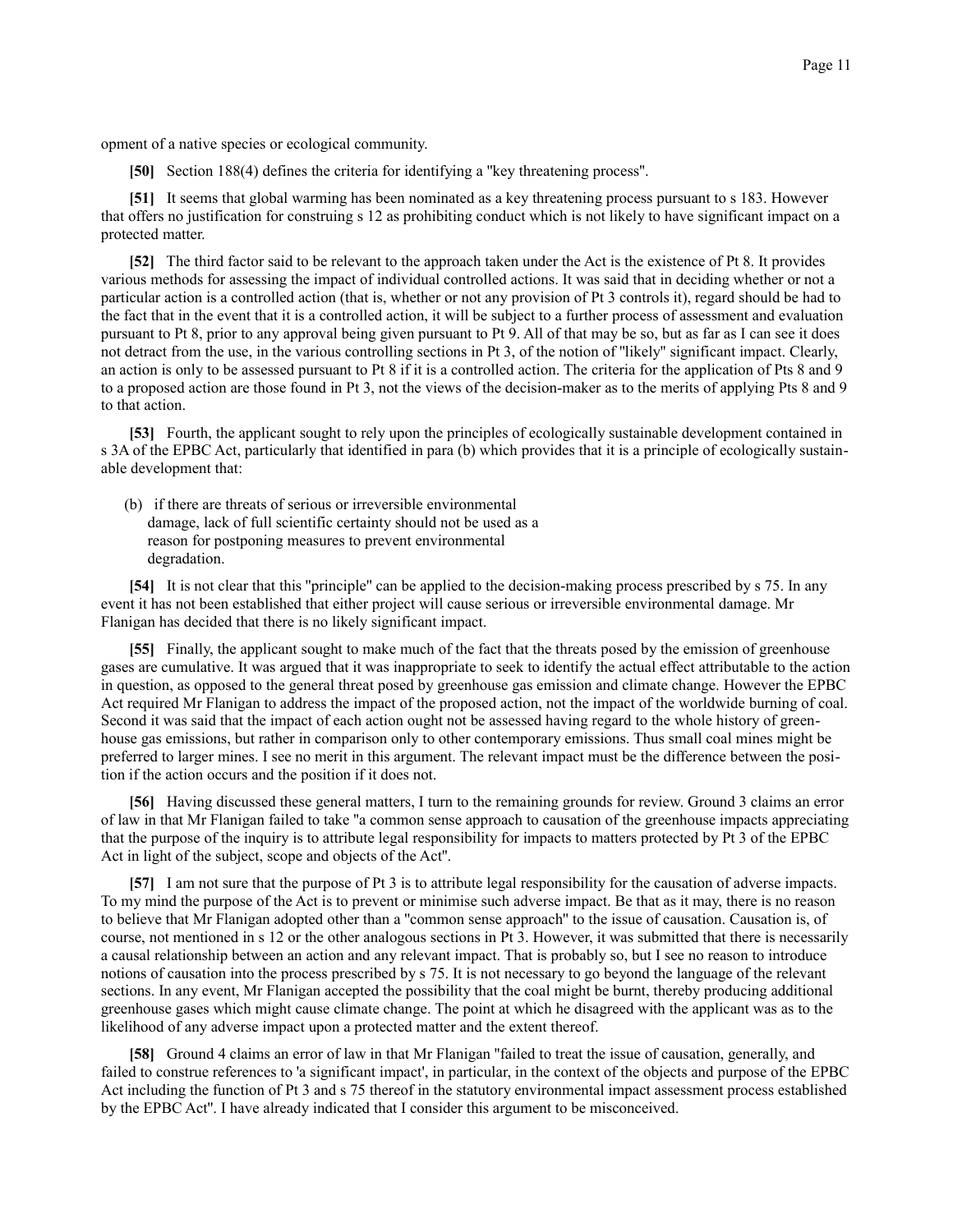**[59]** Ground 5 claims an error of law in that Mr Flanigan ''failed to consider the greenhouse impacts operating cumulatively with other contributors to global warming''. Mr Flanigan clearly addressed that issue. Indeed, it was the point of his decision.

**[60]** Ground 6 claims error of law in that Mr Flanigan ''equated a finding that such an impact was extremely small, taken on its own, with its being insignificant''. While the adjectives ''small'' and ''insignificant'' have different meanings, Mr Flanigan was clearly satisfied that any possible impact would be insignificant.

**[61]** Ground 7 claims an error of law in that Mr Flanigan ''treated it as a prerequisite for such a conclusion that the greenhouse impacts 'set in train climate change processes that may have impacts on matters protected by Pt 3' when such processes are already in train and capable of being contributed to by the greenhouse impacts of the project''.

**[62]** Mr Flanigan clearly understood the position. He did not accept that either project would do so. There is nothing in this point.

**[63]** Ground 8 claims an error of law in that Mr Flanigan ''having found that the greenhouse impacts would be likely to increase the concentration of greenhouse gases in the atmosphere, he ignored that finding to conclude that there was no possibility, in reality, that any impact on climate in the vicinity of matters protected by Pt 3 could ensue''.

**[64]** This is nothing more than a complaint that Mr Flanigan gave effect to the word ''significant'' in the section. He was obliged to do so.

**[65]** Ground 9 claims an error of law in that Mr Flanigan ''treated as a prerequisite for such a finding that the particular impact on matters protected by Pt 3 of the EPBC Act be measurable, specifically identifiable; and demonstrable''.

**[66]** In my view he simply accepted that any impact had to be significant. Again, that is what the section required.

**[67]** Ground 10 claims that the decisions were improper exercises of the relevant power because Mr Flanigan failed to take a relevant consideration into account, namely that global warming is included as a key threatening process on the list established under s 183 of the EPBC Act and therefore failed to consider the serious threat that global warming poses when assessing greenhouse impacts from the proposed mines.

**[68]** I have already dealt with this argument. It is not necessary to say any more about it.

**[69]** Ground 11 claims improper exercise of the power in that Mr Flanigan took into account an irrelevant consideration, namely uncertainty as to the manner in which the coal would be used. This criticism appears to assume that it would have been possible to find out how the coal would be used and to assess the consequent greenhouse gas emission effect, and/or to attach conditions to the development pursuant to Pts 8 and 9. All of this may be true, but it seems to me that the matter was disposed of upon the basis that, on at least one scenario, all of the coal would be burnt. Whether or not contracts for the sale of the coal were already in place, I do not know. Nor do I know whether or not any potential, ultimate consumers would be less likely to produce greenhouse gases or likely to produce less greenhouse gases, than would others. One imagines that there is a possibility that the coal would be stockpiled rather than burnt, or perhaps burnt in circumstances in which greenhouse gas emission was reduced or eliminated, either by existing technology (if there is any such technology) or by technology yet to be developed. However I do not understand that Mr Flanigan placed any great weight upon the fact that the ultimate fate of the coal was unknown. In any event, it could not be said that such consideration was irrelevant to the task in hand.

**[70]** Finally, ground 12 claims that there was no evidence upon which the delegate could have been reasonably satisfied that greenhouse gas emissions were not likely to have a significant impact on the protected matters. In his affidavit, Mr Flanigan gave some indication of the factual basis of his decision. As I understand it, counsel for the applicant did not seek to cross-examine him concerning that aspect. There was good reason for his not doing so. The applicant's primary case was that Mr Flanigan did not consider these matters at all. Cross-examination as to the factual basis of the decisions could well have undermined the applicant's prospects of succeeding on that primary ground. The ground of lack of evidence has not been established.

**[71]** In the circumstances none of the grounds of review is established.

## **Connection between action and impact**

**[72]** I have proceeded upon the basis that greenhouse gas emissions consequent upon the burning of coal mined in one of these projects might arguably cause an impact upon a protected matter, which impact could be said to be an impact of the proposed action. I have adopted this approach because it appears to have been the approach adopted by Mr